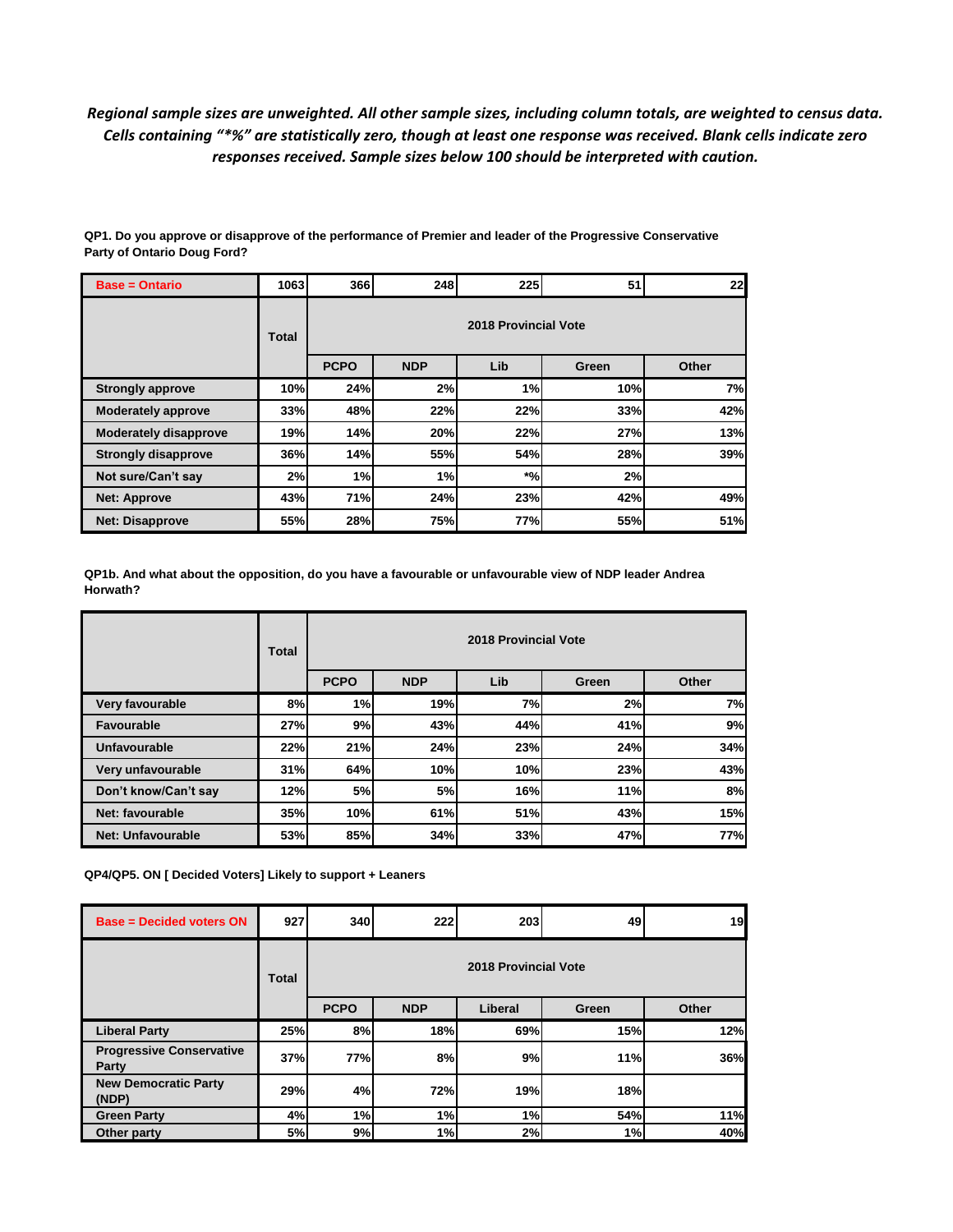**QP1. Do you approve or disapprove of the performance of Premier and leader of the UCP Jason Kenney?**

| $Base = Alberta$             | 584       | 248                  | 215        | 59    |  |  |
|------------------------------|-----------|----------------------|------------|-------|--|--|
|                              | Total     | 2019 Provincial Vote |            |       |  |  |
|                              |           | <b>UCP</b>           | <b>NDP</b> | Other |  |  |
| <b>Strongly approve</b>      | <b>5%</b> | 10%                  |            | 1%    |  |  |
| <b>Moderately approve</b>    | 25%       | 43%                  | $*$ %      | 10%   |  |  |
| <b>Moderately disapprove</b> | 19%       | 22%                  | 4%         | 45%   |  |  |
| <b>Strongly disapprove</b>   | 49%       | 24%                  | 94%        | 43%   |  |  |
| Not sure/Can't say           | 2%        | 1%                   | 1%         | 1%    |  |  |
| <b>Net: Approve</b>          | 30%       | 53%                  | $*$ %      | 11%   |  |  |
| <b>Net: Disapprove</b>       | 68%       | 46%                  | 98%        | 88%   |  |  |

**QP1b. And what about the opposition, do you have a favourable or unfavourable view of NDP leader Rachel Notley?**

|                      | <b>Total</b> | 2019 Provincial Vote |            |       |  |  |
|----------------------|--------------|----------------------|------------|-------|--|--|
|                      |              | <b>UCP</b>           | <b>NDP</b> | Other |  |  |
| Very favourable      | 20%          | 2%                   | 60%        | 6%    |  |  |
| Favourable           | 20%          | 8%                   | 36%        | 28%   |  |  |
| Unfavourable         | 14%          | 16%                  | 2%         | 26%   |  |  |
| Very unfavourable    | 41%          | 71%                  | $*$ %      | 28%   |  |  |
| Don't know/Can't say | 5%           | 2%                   | 2%         | 11%   |  |  |
| Net: favourable      | 40%          | 10%                  | 96%        | 34%   |  |  |
| Net: Unfavourable    | 55%          | 88%                  | 2%         | 54%   |  |  |

**QP4/QP5. AB[Decided Voters] Likely to support + Leaners**

| <b>Base = Decided voters AB</b>                          | 538          | 233                         | 213        | 51    |  |  |
|----------------------------------------------------------|--------------|-----------------------------|------------|-------|--|--|
|                                                          | <b>Total</b> | <b>2019 Provincial Vote</b> |            |       |  |  |
|                                                          |              | <b>UCP</b>                  | <b>NDP</b> | Other |  |  |
| <b>Liberal Party</b>                                     | 2%           | 1%                          | 1%         | 5%    |  |  |
| <b>New Democratic Party</b><br>(NDP)                     | 40%          | 7%                          | 96%        | 30%   |  |  |
| <b>United Conservative Party</b>                         | 38%          | 70%                         | *%         | 7%    |  |  |
| <b>Alberta Party</b>                                     | 6%           | 2%                          | 1%         | 40%   |  |  |
| Wildrose Independence<br><b>Party/Independence Party</b> | 11%          | 18%                         | $*$ %      | 10%   |  |  |
| Other party                                              | 3%           | 3%                          | $^{*0/0}$  | 8%    |  |  |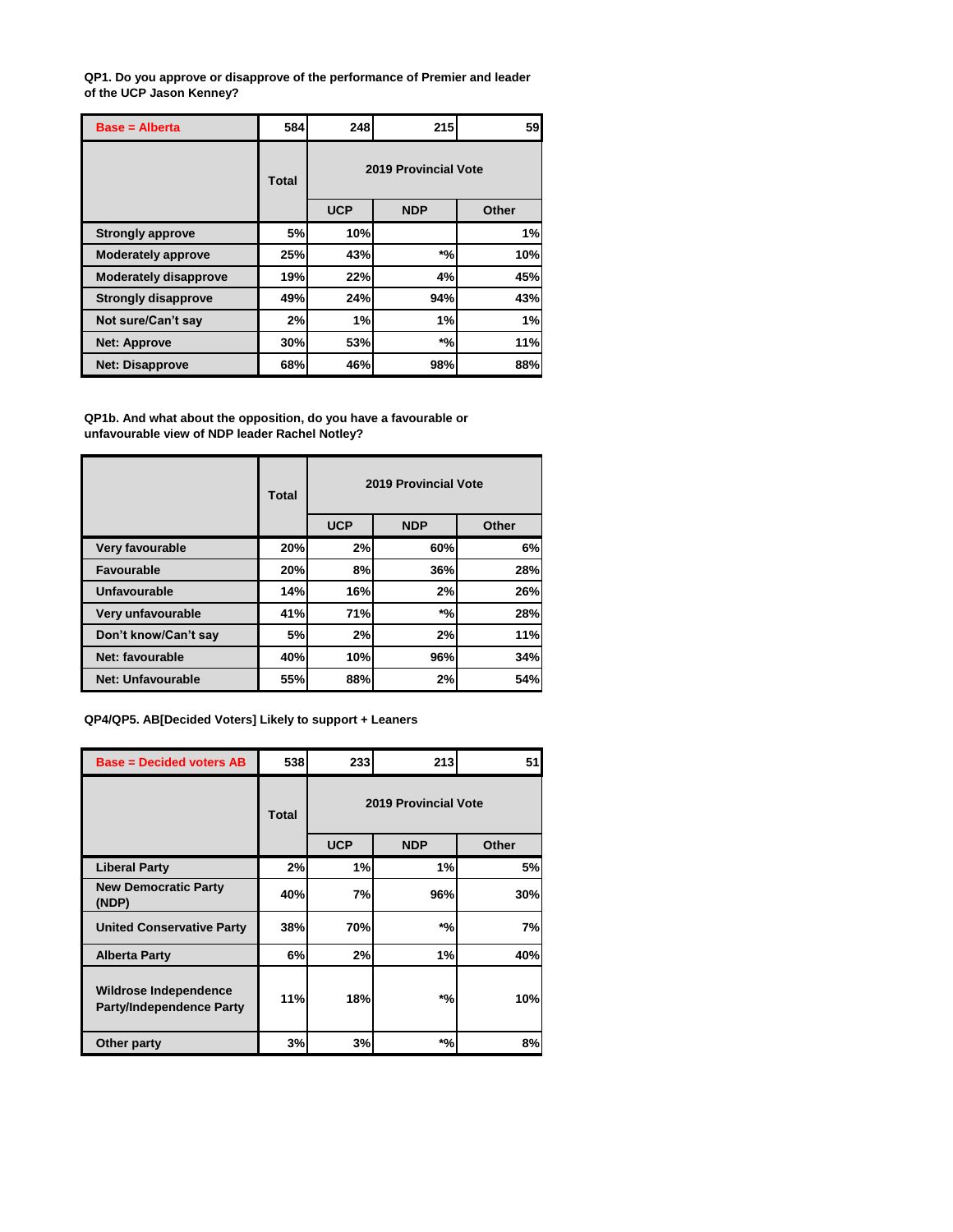**QP1. Do you approve or disapprove of the performance of Premier and leader of the CAQ Francois Legault?**

| <b>Base = Quebec</b>         | 865          | 284                                  | 98                 | 94                         | 153                  | 34                   | 32    | 17             |
|------------------------------|--------------|--------------------------------------|--------------------|----------------------------|----------------------|----------------------|-------|----------------|
|                              | <b>Total</b> |                                      |                    |                            | 2018 Provincial Vote |                      |       |                |
|                              |              | <b>Coalition</b><br>Avenir<br>Quebec | Parti<br>Quebecois | Quebec<br><b>Solidaire</b> | Lib                  | <b>Conservatives</b> | Green | Other<br>party |
| <b>Strongly approve</b>      | 27%          | 46%                                  | 37%                | 11%                        | 13%                  | 8%                   | 14%   | 13%            |
| <b>Moderately approve</b>    | 25%          | 21%                                  | 29%                | 30%                        | 28%                  | 7%                   | 38%   | 7%             |
| <b>Moderately disapprove</b> | 14%          | 6%                                   | 8%                 | 23%                        | 22%                  | 18%                  | 19%   | 14%            |
| <b>Strongly disapprove</b>   | 32%          | 27%                                  | 25%                | 35%                        | 36%                  | 67%                  | 26%   | 65%            |
| Not sure/Can't say           | 2%           | 1%                                   | 1%                 | 1%                         | 1%                   |                      | 4%    |                |
| <b>Net: Approve</b>          | 52%          | 67%                                  | 66%                | 41%                        | 41%                  | 15%                  | 51%   | 21%            |
| <b>Net: Disapprove</b>       | 46%          | 33%                                  | 33%                | 58%                        | 58%                  | 85%                  | 44%   | 79%            |

**QP1b. And what about the opposition, do you have a favourable or unfavourable view of Liberal leader Dominque Anglade?**

|                      | <b>Total</b> | 2018 Provincial Vote                 |                    |                            |     |                      |       |                |  |  |  |
|----------------------|--------------|--------------------------------------|--------------------|----------------------------|-----|----------------------|-------|----------------|--|--|--|
|                      |              | <b>Coalition</b><br>Avenir<br>Quebec | Parti<br>Quebecois | Quebec<br><b>Solidaire</b> | Lib | <b>Conservatives</b> | Green | Other<br>party |  |  |  |
| Very favourable      | 3%           | 1%                                   | 1%                 | 2%                         | 11% | 3%                   |       |                |  |  |  |
| <b>Favourable</b>    | 22%          | 15%                                  | 16%                | 29%                        | 35% | 3%                   | 21%   | 8%             |  |  |  |
| Unfavourable         | 26%          | 32%                                  | 30%                | 21%                        | 26% | 21%                  | 15%   | 30%            |  |  |  |
| Very unfavourable    | 29%          | 43%                                  | 41%                | 26%                        | 4%  | 54%                  | 12%   | 42%            |  |  |  |
| Don't know/Can't say | 21%          | 9%                                   | 11%                | 22%                        | 25% | 19%                  | 52%   | 20%            |  |  |  |
| Net: favourable      | 25%          | 16%                                  | 17%                | 31%                        | 45% | 5%                   | 21%   | 8%             |  |  |  |
| Net: Unfavourable    | 55%          | 75%                                  | 72%                | 47%                        | 30% | 75%                  | 27%   | 73%            |  |  |  |

## **QP4/QP5. QC [ Decided Voters] Likely to support + Leaners**

| <b>Base = Decided voters QC</b> | 761   | 269                                  | 94                   | 88                         | 136     | 31                   | 26    | 15             |  |  |  |  |
|---------------------------------|-------|--------------------------------------|----------------------|----------------------------|---------|----------------------|-------|----------------|--|--|--|--|
|                                 | Total |                                      | 2018 Provincial Vote |                            |         |                      |       |                |  |  |  |  |
|                                 |       | <b>Coalition</b><br>Avenir<br>Quebec | Parti<br>Quebecois   | Quebec<br><b>Solidaire</b> | Liberal | <b>Conservatives</b> | Green | Other<br>party |  |  |  |  |
| <b>Liberal Party</b>            | 19%   | 3%                                   |                      | 3%                         | 71%     | 3%                   | 9%    |                |  |  |  |  |
| <b>Conservative Party</b>       | 19%   | 26%                                  | 15%                  | 9%                         | 9%      | 85%                  | 6%    | 23%            |  |  |  |  |
| <b>Green Party</b>              | 2%    |                                      | 1%                   | 1%                         | 1%      |                      | 46%   |                |  |  |  |  |
| <b>Coalition Avenir Quebec</b>  | 33%   | 65%                                  | 28%                  | 11%                        | 12%     | 6%                   | 15%   | 12%            |  |  |  |  |
| <b>Parti Quebecois</b>          | 9%    | 4%                                   | 43%                  | 4%                         | 1%      |                      |       |                |  |  |  |  |
| <b>Quebec Solidaire</b>         | 16%   | 2%                                   | 11%                  | 72%                        | 4%      | 3%                   | 20%   | 7%             |  |  |  |  |
| Other party                     | 2%    | $*$ %                                | 2%                   |                            | 2%      | 4%                   | 4%    | 58%            |  |  |  |  |